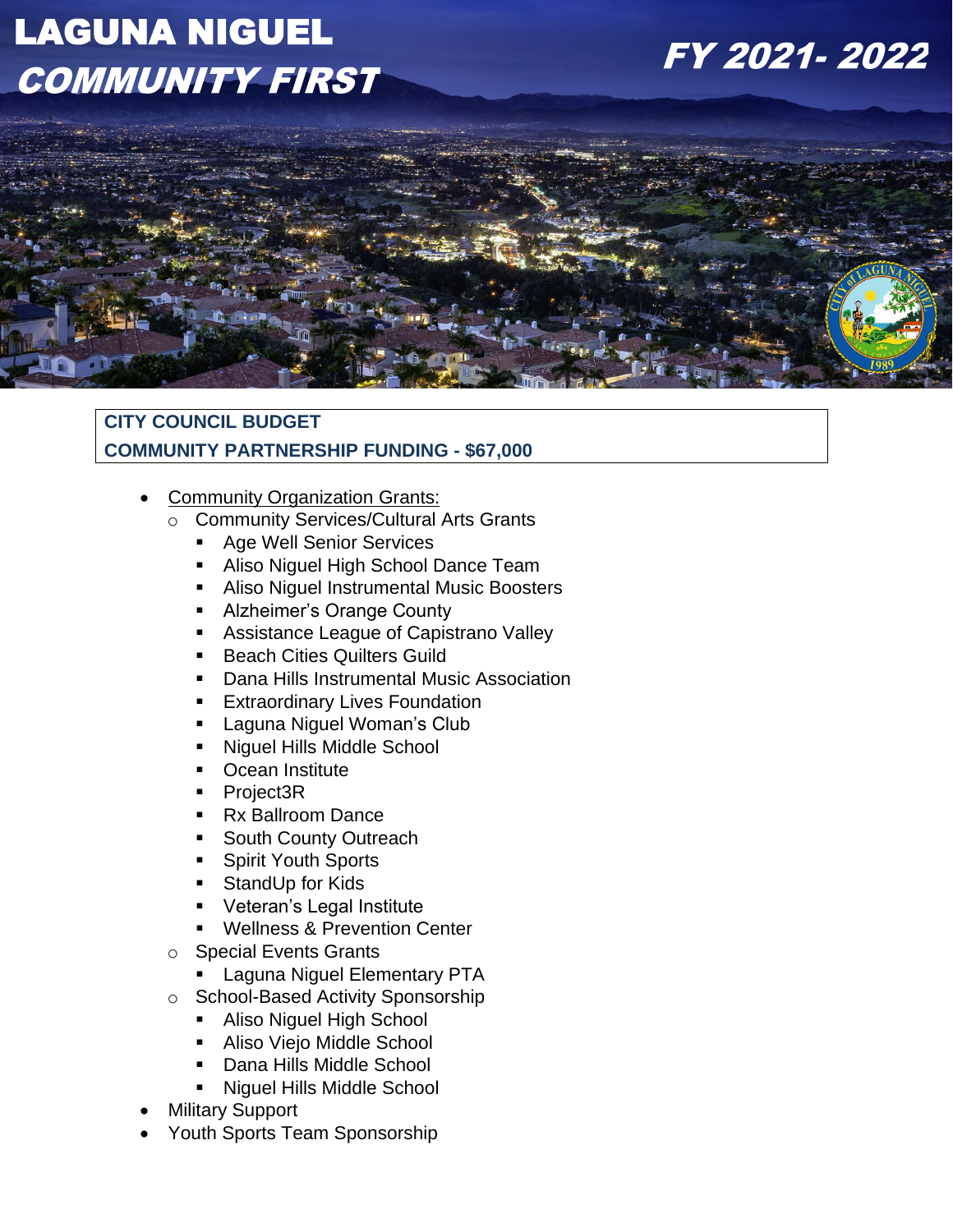#### **ADMINISTRATION BUDGET COMMUNITY PARTNERSHIP FUNDING - \$74,850**

- Laguna Niguel Library Support
- Laguna Niguel Chamber of Commerce
- Orange County Human Relations Membership
- Harassment Prevention Training
- Implicit Bias Training

#### **PUBLIC SAFETY BUDGET COMMUNITY PARTNERSHIP FUNDING - \$123,980**

- Laguna Niguel Citizens Police Academy
- Neighborhood Watch and Crime Prevention
- Police Auxiliary Citizen Team (PACT) / You Are Not Alone (YANA)
- Youth Safety Program and Drug Awareness
- Document Shredding and Special Event Support
- Trauma Intervention Program

#### **PUBLIC WORKS BUDGET COMMUNITY PARTNERSHIP FUNDING - \$80,000**

• *Niguel Botanical Preserve* 

#### *COMMUNITY DEVELOPMENT BLOCK GRANT (CDBG) COMMUNITY PARTNERSHIP FUNDING - \$340,936*

- Age Well Senior Services
	- o Supporting community Meals on Wheels Program
- Camino Health Center
	- o Supporting health care services for low- and moderate-income residents
- Family Assistance Ministries (FAM)
	- o Supporting homeless diversion and anti-poverty strategies
- South County Outreach
	- o Supporting homeless prevention programs
- YMCA of Orange County
	- o Supporting after-school childcare programs
- Fair Housing Council of Orange County
	- o Supporting diversity and fairness in Orange County
- Sea Country Senior Center ADA Improvements
- Sea Country Senior Center Flooring Update
- ADA Intersection Push Button Installation